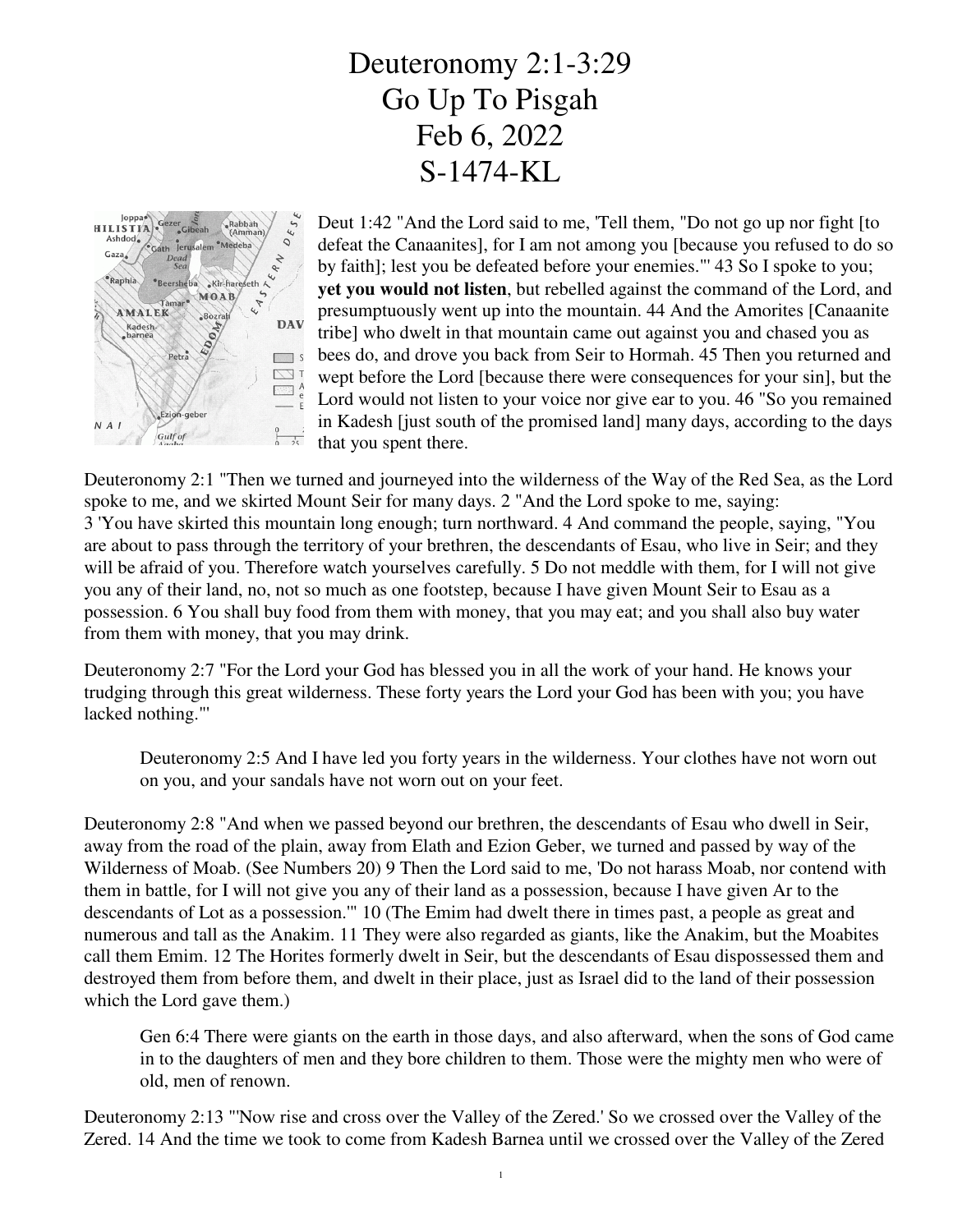was thirty-eight years, until all the generation of the men of war was consumed from the midst of the camp, just as the Lord had sworn to them. 15 For indeed the hand of the Lord was against them, to destroy them from the midst of the camp until they were consumed. 16 "So it was, when all the men of war had finally perished from among the people, 17 that the Lord spoke to me, saying: 18 'This day you are to cross over at Ar, the boundary of Moab. 19 And when you come near the people of Ammon, do not harass them or meddle with them, for I will not give you any of the land of the people of Ammon as a possession, because I have given it to the descendants of Lot as a possession." 20 (That was also regarded as a land of giants; giants formerly dwelt there. But the Ammonites call them Zamzummim,21 a people as great and numerous and tall as the Anakim. But the Lord destroyed them before them, and they dispossessed them and dwelt in their place, 22 just as He had done for the descendants of Esau, who dwelt in Seir, when He destroyed the Horites from before them. They dispossessed them and dwelt in their place, even to this day. 23 And the Avim, who dwelt in villages as far as Gaza — the Caphtorim, who came from Caphtor, destroyed them and dwelt in their place.)

Deuteronomy 2:24 "'Rise, take your journey, and cross over the River Arnon. Look, I have given into your hand Sihon the Amorite, king of Heshbon, and his land. Begin to possess it, and engage him in battle. 25 This day I will begin to put the dread and fear of you upon the nations under the whole heaven, who shall hear the report of you, and shall tremble and be in anguish because of you.' 26 "And I **(MOSES)** sent messengers from the Wilderness of Kedemoth to Sihon king of Heshbon, with words of peace, saying, 27 'Let me pass through your land; I will keep strictly to the road, and I will turn neither to the right nor to the left. 28 You shall sell me food for money, that I may eat, and give me water for money, that I may drink; only let me pass through on foot, 29 just as the descendants of Esau who dwell in Seir and the Moabites who dwell in Ar did for me, until I cross the Jordan to the land which the Lord our God is giving us.'

Deut 2:30 "But Sihon king of Heshbon would not let us pass through, for the Lord your God hardened his spirit and made his heart obstinate, that He might deliver him into your hand, as it is this day. 31 "And the Lord said to me, 'See, I have begun to give Sihon and his land over to you. Begin to possess it, that you may inherit his land.' 32 Then Sihon and all his people came out against us to fight at Jahaz. 33 And the Lord our God delivered him over to us; so we defeated him, his sons, and all his people. 34 We took all his cities at that time, and we utterly destroyed the men, women, and little ones of every city; we left none remaining. (skip verse 35-37)

Deut 3:1 "Then we turned and went up the road to Bashan; and Og king of Bashan came out against us, he and all his people, to battle at Edrei. 2 And the Lord said to me, 'Do not fear him, for I have delivered him and all his people and his land into your hand; you shall do to him as you did to Sihon king of the Amorites, who dwelt at Heshbon.' Go to verse 11 "For only Og king of Bashan remained of the remnant of the giants. Indeed his bedstead was an iron bedstead. (Is it not in Rabbah of the people of Ammon?) Nine cubits [13.5 feet] is its length and four cubits [6 feet] its width, according to the standard cubit. 12 "And this land, which we possessed at that time, from Aroer, which is by the River Arnon, and half the mountains of Gilead and its cities, I gave to the Reubenites and the Gadites. 13 The rest of Gilead, and all Bashan, the kingdom of Og, I gave to half the tribe of Manasseh. (All the region of Argob, with all Bashan, was called the land of the giants. **Go to verse 18** "Then I commanded you at that time, saying: 'The Lord your God has given you this land to possess. All you men of valor shall cross over armed before your brethren, the children of Israel. 19 But your wives, your little ones, and your livestock (I know that you have much livestock) shall stay in your cities which I have given you, 20 until the Lord has given rest to your brethren as to you, and they also possess the land which the Lord your God is giving them beyond the Jordan. Then each of you may return to his possession which I have given you.' 21 "And I commanded Joshua at that time, saying, 'Your eyes have seen all that the Lord your God has done to these two kings; so will the Lord do to all the kingdoms through which you pass. 22 You must not fear them, for the Lord your God Himself fights for you.'

Deut 3:23 "Then I pleaded with the Lord at that time, saying: 24 'O Lord God, You have begun to show Your servant Your greatness and Your mighty hand, for what god is there in heaven or on earth who can do